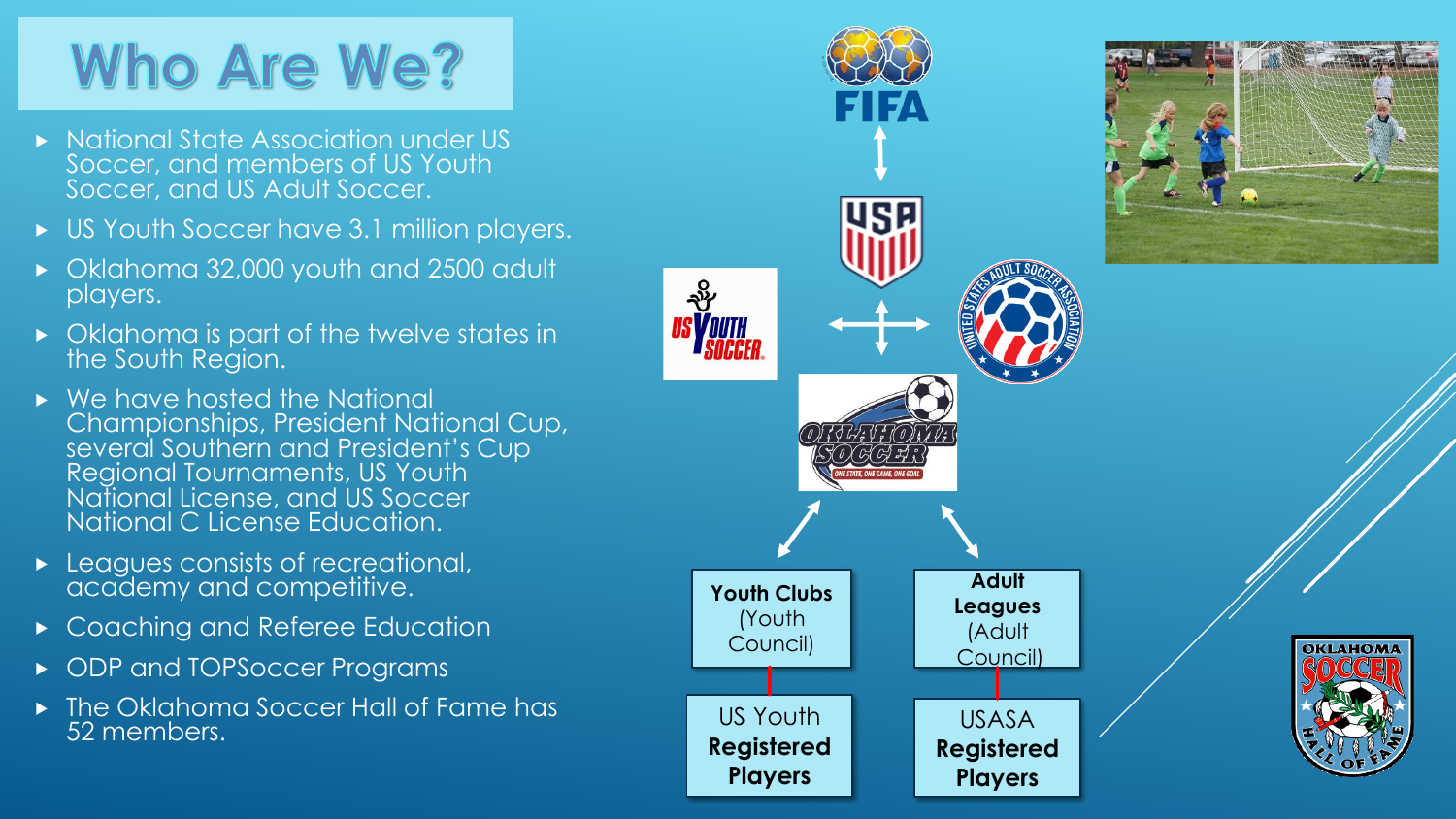## BOARD ACTION ORGANIZATIONAL CHART